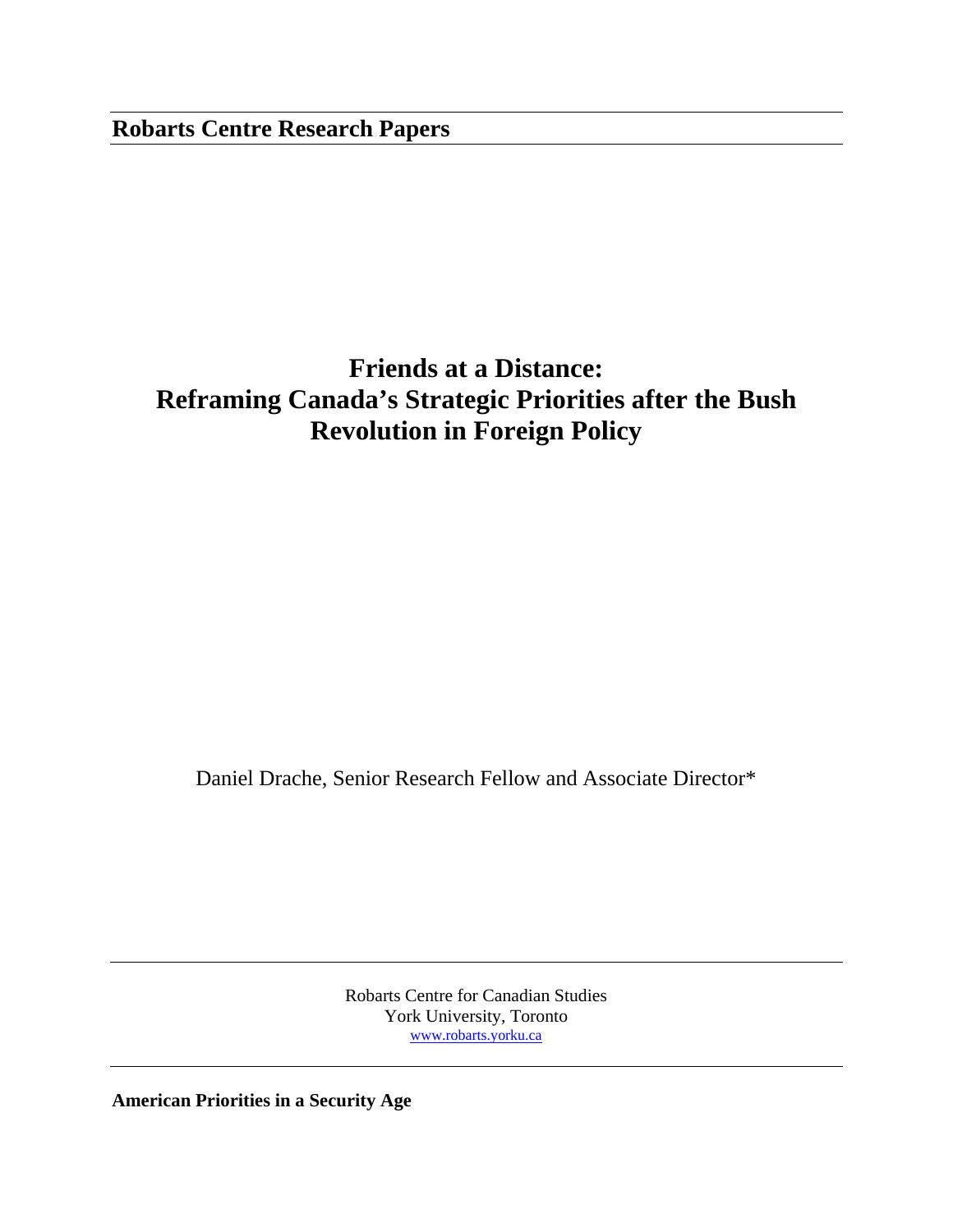The Bush revolution has dramatically changed the practice and principles of US foreign policy. Its commitment to regime change when needed, unilateralism when necessary and a disregard for international law when appropriate have opened a new page in global politics<sup>1</sup>. No country, no ally, no neighbour can be indifferent to the reframing of US priorities.<sup>2</sup>

Canada has been slow to react to the changed reality brought about by American unilateralism. A complex, difficult, and demanding agenda is now facing Canadians, who at the level of raw sentiment, still want to cling to the much-tarnished ideal of Americans as our best friends and closest allies, words that Chrétien used after the 9/11 disaster to express Canadian solidarity.<sup>3</sup> But friendship, like any other strategic ideal, is subject to change and evolution. Canada's perennial question is what kind of friendship with the world's greatest power is possible and in our strategic interest. Canada's elite policy-makers have never fully absorbed this basic question, and continue to bang off every new American president as though no change is needed nor is a revolution in US foreign policy ever possible<sup>4</sup>. They are profoundly mistaken. And there is an answer.

Thoreau once wrote that 'friends at a distance' make for the 'longitudes' of life<sup>5</sup>. We ought to take his insight to heart. 'Friends at a distance' is a good starting place from which to rethink the great border, security and Canada-US relations. Disengagement, skepticism, prudential selfinterest, building new strategic alliances and support for international law and the UN offer a constructive alternative in uncertain times<sup>6</sup>. In this light, this paper will examine the growing divergence between Canada and the United States, as well as Ottawa's options in dealing with the Bush revolution, the myth of the borderless world, the post-NAFTA reality, and the growing constituency of people who are opposed to the Bush doctrine. The conclusion will provide a practical examination of key elements of Canadian foreign policy which must be given equal weight.

#### **Washington's New Consensus**

The Bush revolution is both style and content – Homeland Security has created a new frame for US governments to follow<sup>7</sup>. Condoleeza Rice has called the new American approach to multilateralism "transformational diplomacy", by which it is meant that the United States must make the world conform to the needs and strategic interests of the new twin capstones of US foreign policy, the Homeland Security and Patriot Acts.<sup>8</sup> The latest strategic thinking is that international agreements like the Landmines Treaty, the Kyoto Accord, and arms control agreements are further than ever down the US shopping list. American priorities are being framed by the militarization of space and the reorganization of US Armed Forces, putting them on an attack and quick response footing capable of going anywhere in the world in the shortest possible time. Homeland Security is now part of the fabric of American society and government and will outlast the Bush presidency. It is a permanent institutional change that Congress will not alter for a long time to come. Border effects on markets and in the management of the Canada-US border, already large, will soon become larger. Congress has used the Homeland Security Act to take control of its side of the fence and by intent ours as well.<sup>9</sup> The impact on Canada will be even greater because various agendas are in play that have reframed the 'once undefended border' as a high level security frontier.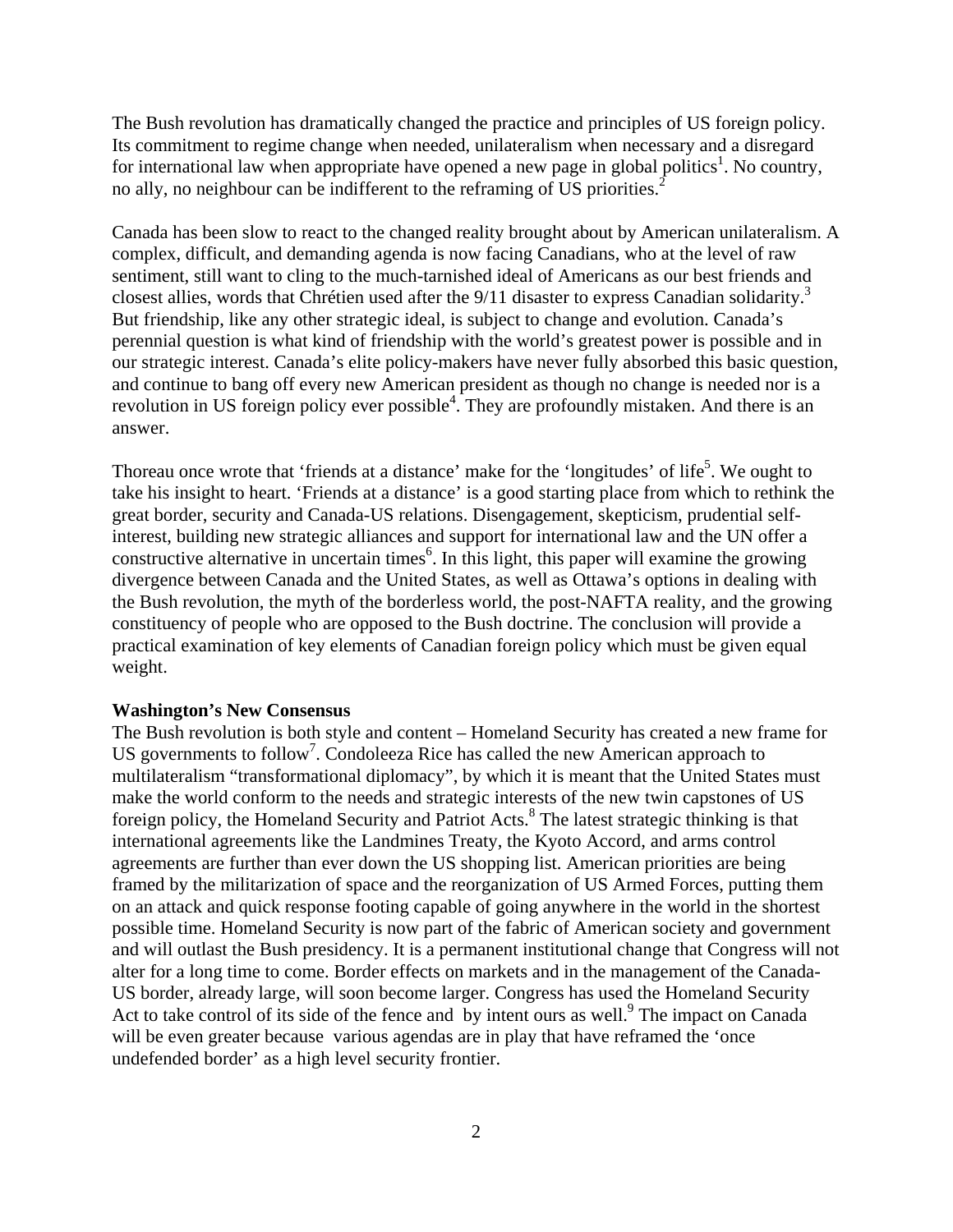Many Canadians do not understand the extent to which US law and institutional arrangements have changed. Nor are Canadians particularly gifted readers of US presidential intent and the multi-centered diffuse nature of US politics. We are still operating in our old assumptions and belief in the power of good neighborliness. Our business elites continue to believe in Bruce Hutchinson's classic words that the border is "a perpetual diplomatic dialogue… a fact of nature... which no man thinks of changing"<sup>10</sup>. But Bush and US Homeland Security have changed the social construction of the border beyond recognition.

On issues in which Canada has an interest as a NAFTA partner, like global free trade and WTO trade rules, conservative power in America is engaged in deep regime change at home while at the same time aggressively pursuing regime change wherever Washington deems its interests or security in danger<sup>11</sup>. It is absolutely bracing to read the Congressional Record and to see firsthand the policies, ideas, and beliefs of American legislators. However, Canadians don't read these reports, nor can CNN be relied on to provide fair and balanced coverage of American views.

For example, few Canadians have ever heard of Colorado Congressman Tom Tancredo, who likened granting illegal Mexican migrants amnesty to "dismantle[ing] the border" and tantamount to a "death wish", and who also claimed that "the most significant threat we face to this country does not come from a homegrown terrorist; it comes from an immigrant, people who are here either legally or illegally, who are not U.S. citizens, and are here to destroy this Nation."<sup>12</sup> Nor have many heard of Texas Congressman Ron Paul, who has repeatedly sponsored bills to pull the US out of the UN altogether, due to UN "assaults on American sovereignty"<sup>13</sup>. Even if these extreme views are in the minority, the record leaves little room to doubt just how aggressively the majority of Congress supports the Bush revolution as the strategic framework at home and abroad. The majority of Republicans want Bush to be even tougher on immigration, border issues, regime change and a host of other issues connected with global governance.

This dramatic shift in posture, values and goals has many implications for Canada. It means more trade disputes, beyond the dozens which have already been brought both to the WTO and to the NAFTA dispute-resolution tribunals, and it means more pressure on Canada to join the  $\cdot$ coalition of the obedient' in defense and security matters<sup>14</sup>. It means Canadians have to address a status quo that is unraveling faster than anyone could have imagined when North America was integrated as a market agreement under free trade rules.

As Figure one shows, Canada is far from resolute in their dealings with Washington. If one were to construct a scale of compliance with Washington's definition of American strategic interests, it is revealing to discover that contrary to appearances, the Martin government has not been successful in defining a set of strategic interests for Canada. In the big picture, there are not only trade irritants, but also deeper issues that have not been forthrightly addressed, including human rights violations in Africa and the Middle East, environment degradation in North America, and worldwide poverty eradication. Aside from the iconic decisions not to send Canadian forces to Iraq and to opt-out of North American missile defence for the time being, much of the Martin government's policy has been one of trying to massage the public's anxieties, rather than provide new leadership. It is well known that it was Pearson who provided the high benchmark of 0.7%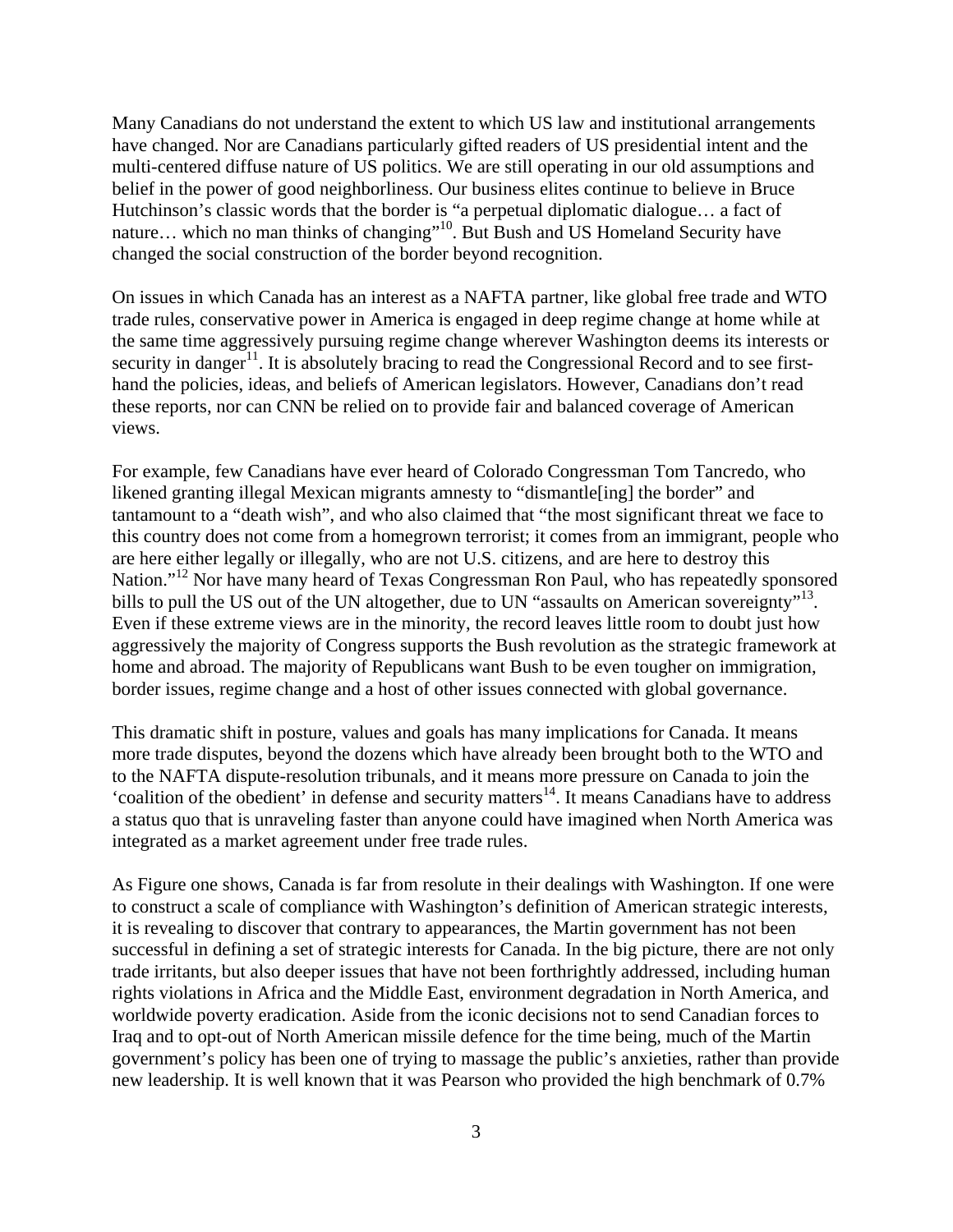of rich countries' GDP to be dedicated to foreign aid. Forty years later, Canada still hasn't met the target despite having the strongest macro-economic numbers of the G7.

Washington has had a hard time accepting that Canada can say no to sending troops to Iraq and to North American missile defence, and yes to Kyoto and global arms treaties. It has instead been taking Canada's obedience for granted. But experience can be a great teacher. These signal events have not been isolated instances, but rather form the trend-line for a long-term shift which has yet to reach its conclusion. Still, Canada has yet to fully digest the American shift in mindset. For example, Allan Gottlieb and Derek Burney, two of Canada's most respected and most senior diplomats have publicly rebuked Jennifer Walsh's purposeful idea that strategic foreign policy should be tied to human security and Canada's belief in multiculturalism<sup>15</sup>. How could they come to this conclusion having read Romeo Dallaire's *Shake Hands with the Devil?* The more pertinent question is: Where does human security fits on their agenda for global governance? Is it simply a comma in a very long realist sentence on state-to-state diplomacy?

Canada has to assess its own security needs in light of the Bush revolution in foreign affairs. Canadian policy-makers need to immediately identify both the core issues for cooperation and the benchmark areas where Canada will chart its own course of action. While hard-line continentalists exhort Ottawa to follow the leader at all costs, they have failed to recognize that the world has changed. Putting faith in phrases like "a North American community of law" does not address the way the American Congress exercises its power and uses the rule of law only when it suits their interest<sup>16</sup>. Ottawa has come up empty-handed when it comes to protecting NAFTA's legal integrity. Gordon Ritchie is essentially correct when he argues that stripping NAFTA of its legal clout is very problematic. These kinds of tactics set precedents and can be "applied to everything from energy to agriculture."<sup>17</sup> NAFTA is poisoning the waters making it very difficult for any Canadian government to reach agreement on many other issues on terms acceptable to Canada and to Canadians.

Anti-NAFTAists also run the risk of irrelevance. North American integration is a fact, and NAFTA is not going to be nixed; the strategic issue is to reduce its asymmetries and to look for partnerships elsewhere<sup>18</sup>. This takes a lot of hard thinking. Neither worn platitudes nor rigid template-thinking can define Canadian foreign policy in this complex global age.

#### **Managing North American Divergence**

The new policy framework staring Ottawa in the face is learning how to be a smart manager of the growing divergence on the North American security agenda. The long-run trend suggests that Canada-US relations are set to become more conflictual than conciliatory, and in the short-term, relations are going to be more acrimonious, as they have already begun to become. Initially, the Bush administration looked for yes-elites to support their homeland security agenda. Ottawa was the perfect candidate because rarely in four decades had Liberal diplomacy disagreed with Washington on any fundamental issue. The Canadian mindset was to take the edge off of Washington's tougher uncompromising stands as it tried to do during the Cold War, Vietnam, or the countless behind-the-scenes diplomatic face-saving compromises $19$ .

As a middle power, Canada is instinctively drawn to the middle-ground. As a regional power, Canada is in a quandary because it is a regional player without a region. It has never made the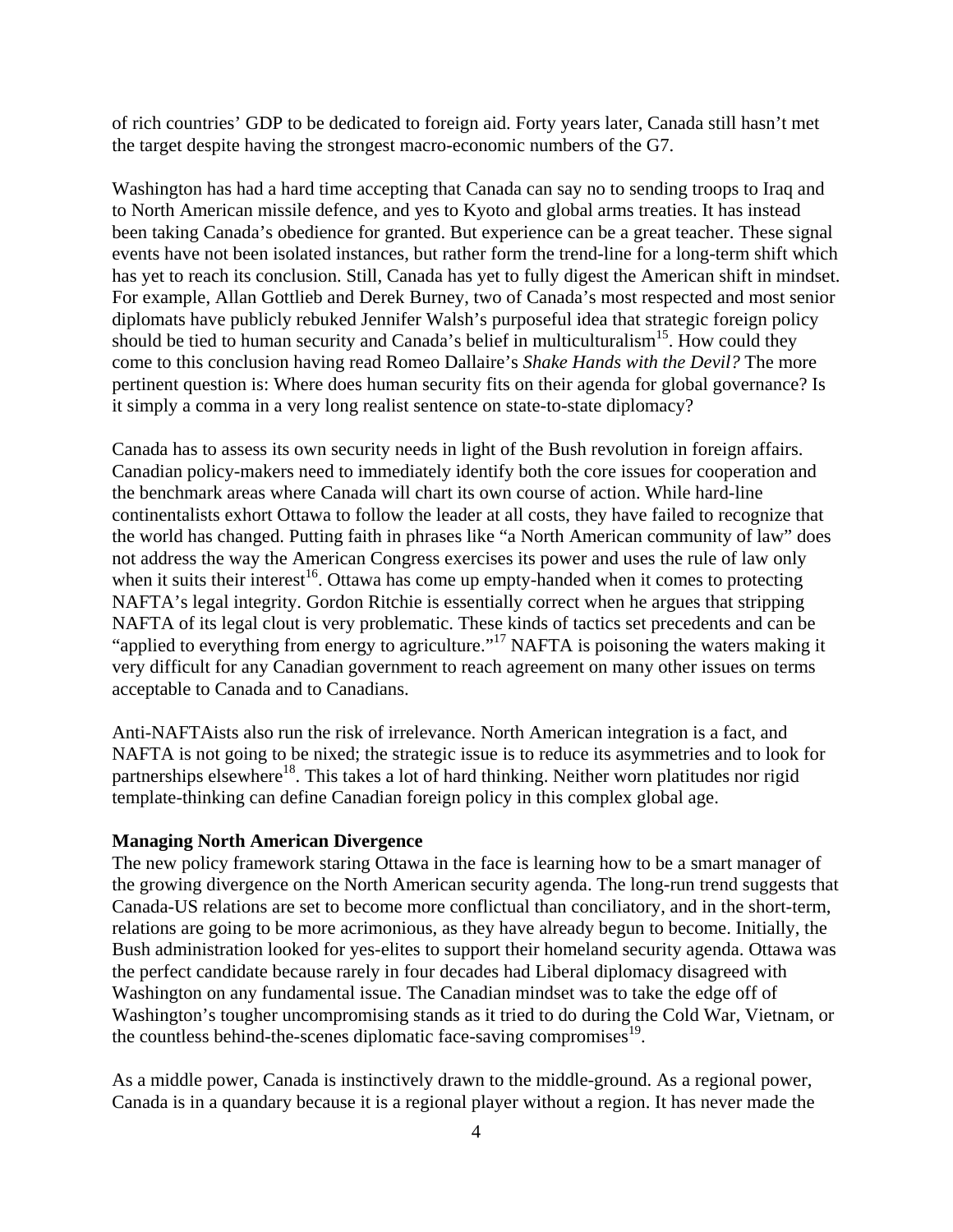hemisphere an integral part of its foreign policy. Brazil, Argentina, and Chile have never been priorities where Canadian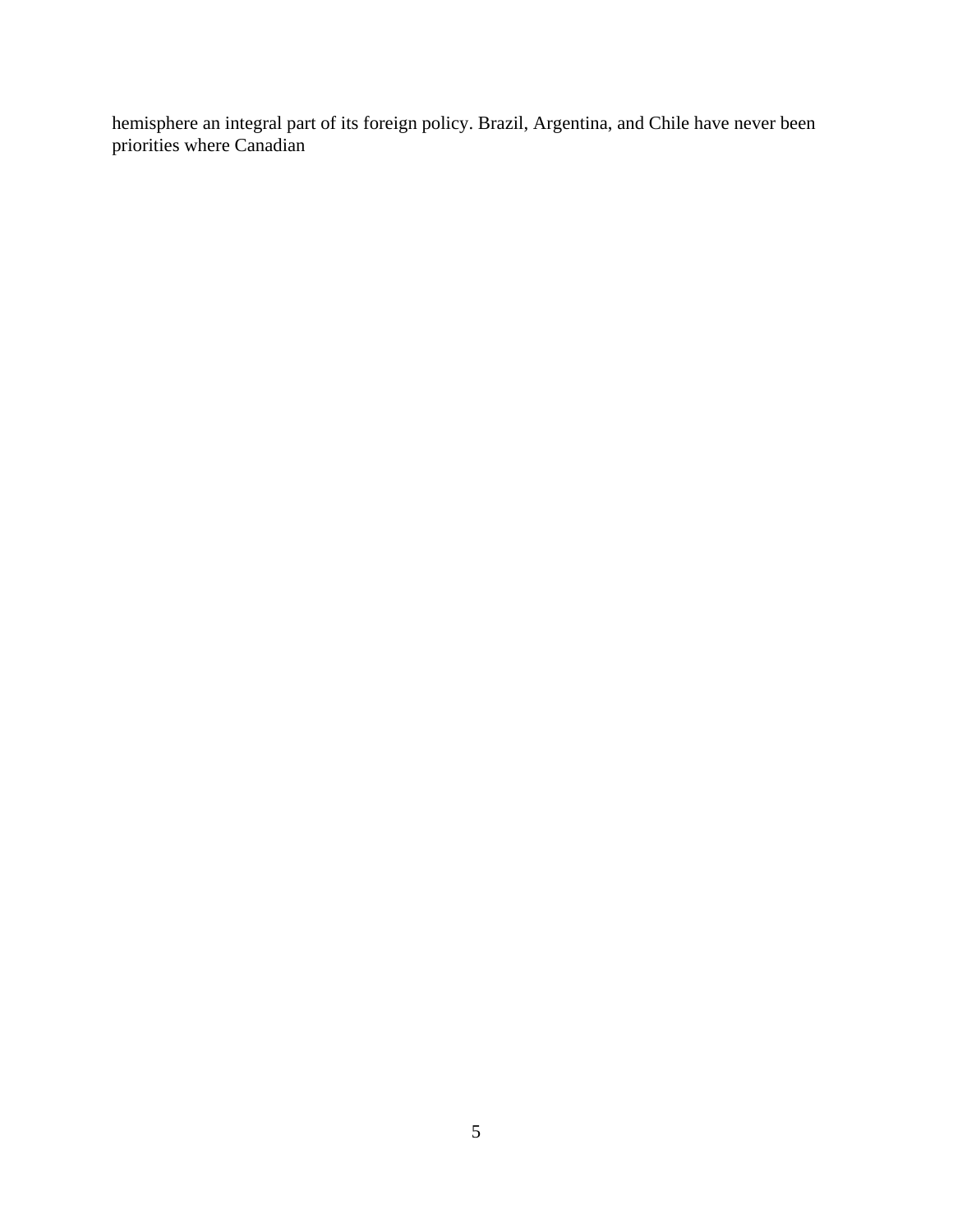|                                                        | гтдиге т. тие эпррегу эюре от санаман гогеди т онеу. эригана кеансу                                                                                   |                                                                                                                                                                                            |                                                                                                                                                                                                |
|--------------------------------------------------------|-------------------------------------------------------------------------------------------------------------------------------------------------------|--------------------------------------------------------------------------------------------------------------------------------------------------------------------------------------------|------------------------------------------------------------------------------------------------------------------------------------------------------------------------------------------------|
| <b>Incident</b>                                        | <b>Circumstances</b>                                                                                                                                  | <b>Response</b>                                                                                                                                                                            | <b>Outcome</b>                                                                                                                                                                                 |
| Devil's Lake Diversion                                 | In violation of Article IV<br>of the Boundary Waters<br>Treaty, North Dakota<br>plans to divert waters<br>from Devil's Lake into<br>Manitoba.         | The Bush administration<br>refuses to overturn North<br>Dakota's decision despite<br>Canadian protestations<br>that the diversion could<br>jeopardize the health of<br>Canada's ecosystem. | The US is unlikely to<br>support the Canadian<br>government's call for a<br>joint investigation and<br>hearing.                                                                                |
| Softwood Lumber                                        | The US has levied high<br>tariffs on Canadian<br>lumber exports due to<br>what they say are<br>artificially low stumpage<br>fees.                     | Canada has taken the US<br>to both the NAFTA and<br>the WTO dispute<br>resolution tribunals, and<br>won.                                                                                   | Despite NAFTA and<br>WTO decisions in<br>Canada's favour, the US<br>illegal tariffs are still in<br>force.                                                                                     |
| Beef/Mad-Cow                                           | The discovery in 2001 of<br>an Alberta cow infected<br>with Mad-Cow disease<br>prompted a US ban on<br>Canadian beef imports.                         | The US ban has cost<br>Canadian producers an<br>estimated \$3 billion,<br>leading to calls for greater<br>government intervention.                                                         | The federal government<br>has decided to provide<br>one-time aid to Canada's<br>producers, rather than<br>invest in an inspection<br>system that examines<br>every cow that is<br>slaughtered. |
| Cross-border<br>pharmaceuticals                        | Canadian internet-based<br>mail-order pharmacies<br>have been illegally<br>shipping Canadian drugs<br>to the US.                                      | Some US lawmakers<br>want to legalize drugs<br>imported over the internet<br>from Canada.                                                                                                  | Health Minister Ujjal<br>Dosanjh is calling for a<br>ban in the pretext that<br>there will be a shortage in<br>Canada, but in reality<br>protects US drug<br>company interests.                |
| New security plan                                      | The US has urged Canada<br>to join it in forming a<br>common North American<br>security policy.                                                       | The Martin government<br>has signaled a willingness<br>to further integrate our<br>security policies.                                                                                      | Canada will participate in<br>the newly formed<br>Security and Prosperity<br>Partnership of North<br>America.                                                                                  |
| Missile defense                                        | The Bush administration<br>wanted Canada to be an<br>active participant in a<br>joint missile defense<br>system.                                      | Canadian civil society<br>strongly opposed<br>participation in such a<br>system.                                                                                                           | Paul Martin surprised<br>many by refusing to join<br>the US plan, though<br>Canada has provided the<br>US with intelligence<br>support.                                                        |
| End of the flash-and-<br>dash commerce first<br>border | <b>Under Homeland</b><br>Security, visitors from<br>Canada will be required<br>to show a passport,<br>undergo a retina scan, and<br>be fingerprinted. | The government misled<br>Canadians by saying that<br>Canada would get an<br>exemption.                                                                                                     | By 2008, Canadians will<br>need full documentation<br>to enter the US, or they<br>will be turned back. The<br>longest undefended<br>border is now securitized<br>and heavily policed.          |
| Kyoto                                                  | The US is the only G8<br>country not to have<br>ratified Kyoto.                                                                                       | Canada has signed onto<br>Kyoto.                                                                                                                                                           | Canada is trying to use<br>the G8 to convince the<br>Bush administration to<br>reduce emissions, but<br>Bush is still saying 'No'<br>to Kyoto.                                                 |
| Aid to Africa                                          | Activists and civil society<br>have been asking both<br>Canada and the US to<br>pledge 0.7% of their GDP<br>in aid to Africa.                         | Both Canada and the US<br>refuse to make such<br>commitments, pledging<br>instead to simply double<br>their current aid.                                                                   | Aid to Africa remains a<br>low-priority for both<br>countries.                                                                                                                                 |

## **Figure 1. The Slippery Slope of Canadian Foreign Policy: Spin and Reality**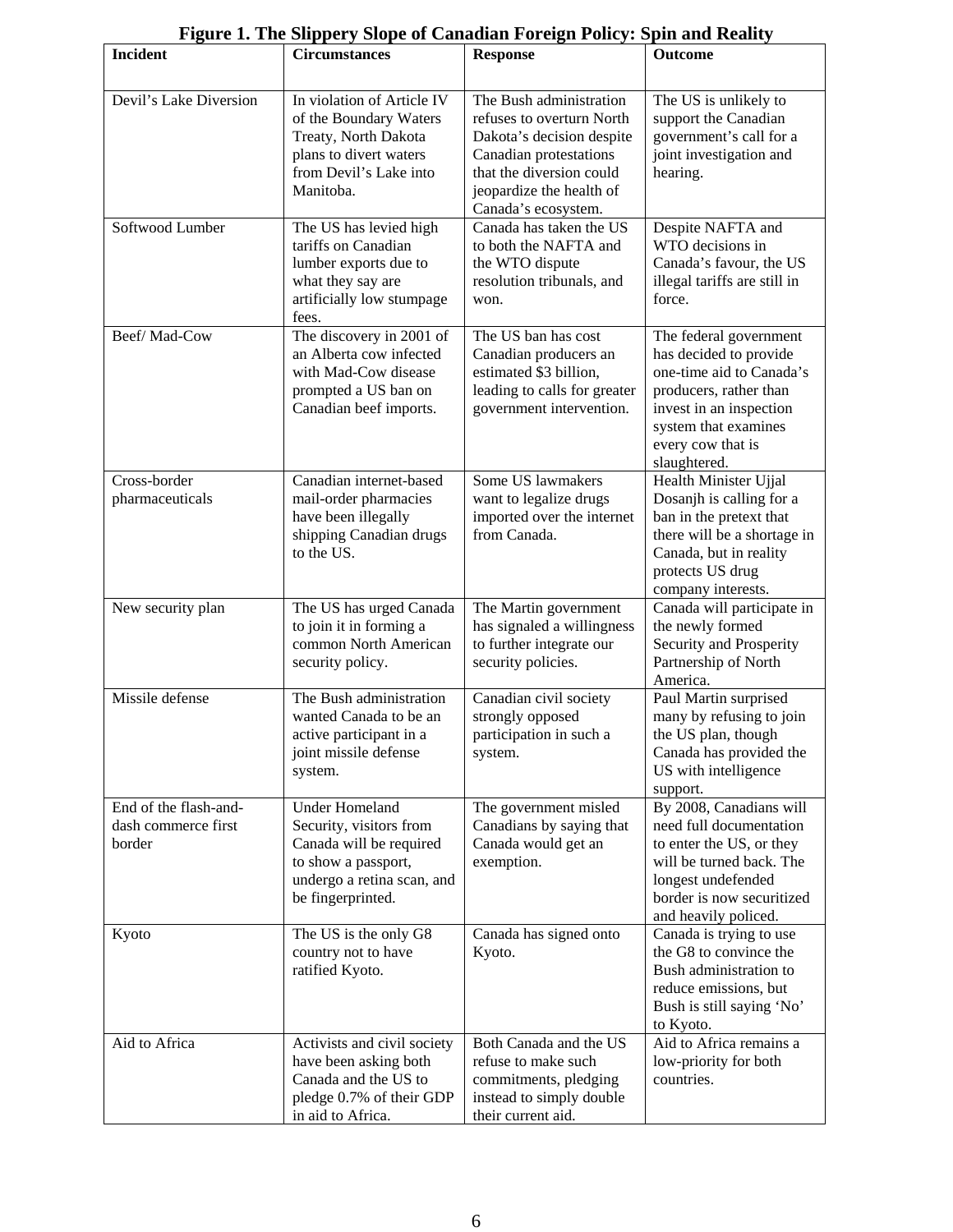diplomats have invested in a long-term relationship that is not narrowly commercial<sup>20</sup>. At the same time, Canada faces the danger of declining global relevance as Europeans loosen their transatlantic ties and Washington relies mainly on one or two key allies as its principal mainstays – Israel, the United Kingdom, and more recently, Australia. Without a basic reorientation, Canada will find itself marginalized and partnerless in a very tough and hardnosed age of power politics.

The Bush revolution has ended the functionality of the Pearson-Axworthy as the policy frame for Canada to do business at the global level. This had been a powerful prism through which to balance realism and idealism. Now Canada needs to learn to navigate a much different world. The Rumsfield-Bush game-plan is to keep Canada and Mexico on a short leash. In a way that surprised experienced foreign-policy watchers, Ottawa ended up charting a moderately autonomous course from Washington on Iraq and Missile Defence. Historians will one day shed light on how Chrétien and Martin, neither of which has an instinct for first principles, chose complimentary security policies for Canada, rather than common ones. More recently, in a minority government setting, this forward-momentum has not been difficult to maintain, since the government could face collapse if continentalists were the only force at the cabinet table. Still, the pressures for greater continental integration and less of a maple-leaf stance are never off the radar screen.

#### **Option One: Banging off the Bush Revolution**

One option is to support the Bush revolution in foreign policy by incrementalism, ad hocery, stealth, default, or deliberate choice. The newest initiative, headed by John Manley and his Mexican and American counterparts, aims at even closer trilateral ties which would lock Canada even more closely into Bush's policy revolution<sup>21</sup>. These trade proposals have edged continentalism back towards the centre of the public policy agenda. Their idea is vague, but Canadian policy-makers have targeted the auto and steel continentally-organized industries upon which to build the new relationship.<sup>22</sup> However, with Chinese automakers in the next five years likely to take a healthy share of the North American auto market, and with one in three cars made in North America assembled in Ontario, the last thing that Ottawa should be negotiating is to move the industry's centre of gravity from Canada to the US. Clearly there is no strategic vision here, but just another ad hoc initiative taken by the Liberals largely in secret without any public consultation.

The fear in business and elite circles is that Canada will miss the continental trade boat by being too outspoken and by not being at the table on US terms. The new realities brought about by the Bush revolution haven't stopped Canada's business elites from acting as if nothing has changed<sup>23</sup>. Fortunately, public opinion is against any need for further integration. Canadians increasingly realize that Canada has all the access to the US market it will ever get, and even if Canada had 100% access, it doesn't have an industrial strategy to make significant headway in the American market in high-value high-tech industries. Compared to South Korea, Canada is a third-tier industrial power, without a full range of industries that are competitive outside of Canada's humongous auto sector. Stiglitz, Sachs, and Rodrik have all came to question the foundations of the Bush doctrine on free trade and economic integration. The best research underscores free trade's timing, sequencing, and opening of markets creates asymmetric payoffs in different countries and industries<sup>24</sup>. This is particularly so in Canada, where a recent Statistics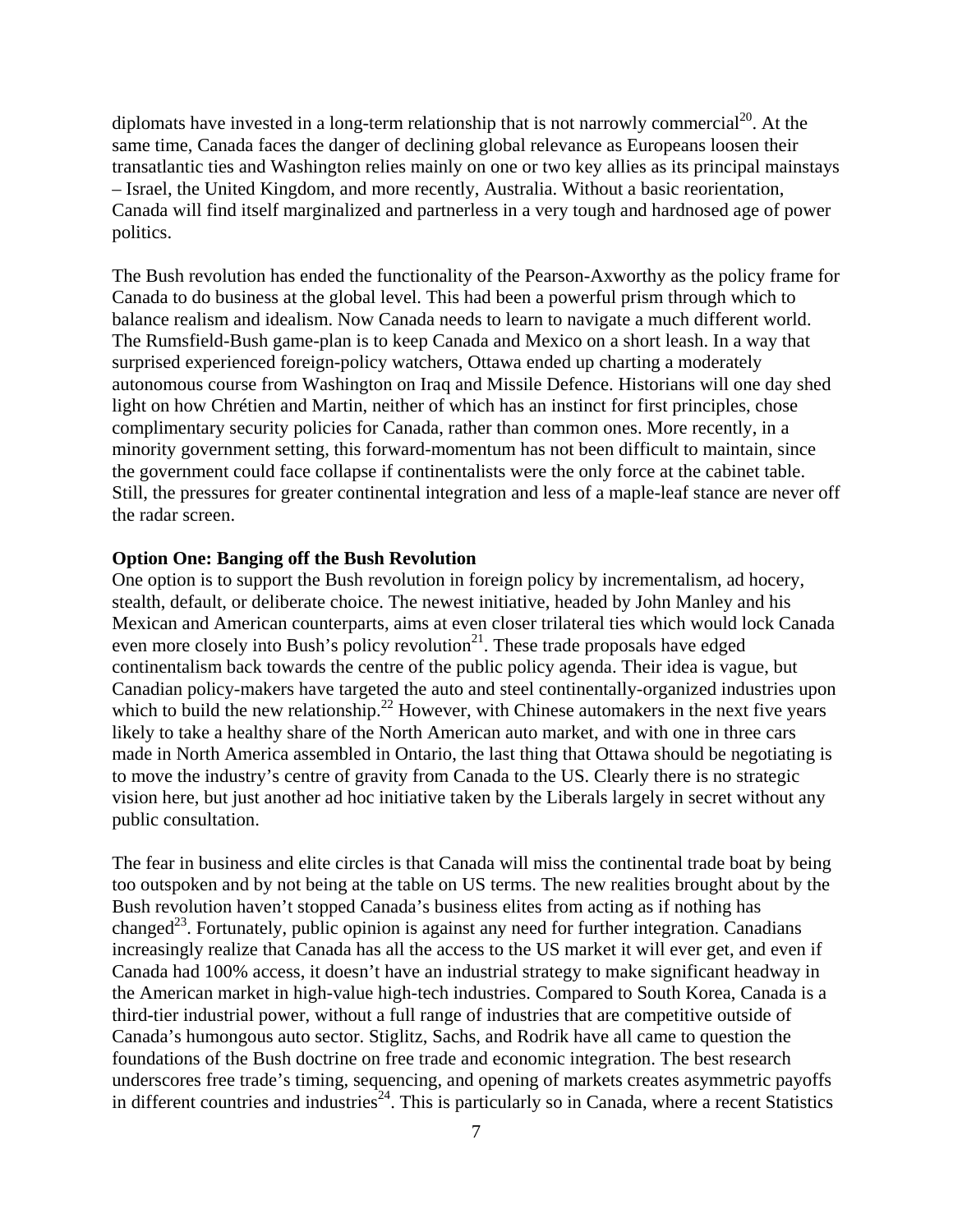Canada study found that 65% of exports are now resource-based, confirming the Innisian model of staple-led growth<sup>25</sup>. Rocks, logs, and energy exports have created an international division of labour, for Canada, that is impossible to transcend with the existing policy mindset. With evidence like this, Canadian policy-makers will be tempted to take a serious look at our second option.

#### **Option Two: Being a North American Skeptic**

This position is most consonant with the values and attitudes of modern Canada. Canadians support multilateralism, human rights, stronger international institutions of global governance, and global redistribution of resources. Even on domestic North American issues, Canadians are more tolerant, more diverse, and more redistributive in their beliefs than Americans, as Michael Adams has shown in his studies of Canadian social values<sup>26</sup>. Canadians have already begun a process of reorientation, as evidenced by the Pew Global Attitudes Project, which found that 57% of Canadians favor a more independent Canadian approach from US policy, up from 43% just two years ago. At the same time, 75% of Canadians say Bush's re-election makes them less favorable towards the US.<sup>27</sup> Canadians attitudes and values have edged quite visibly towards those of social Europe. Ottawa needs to follow the Canadian public's lead.

For Europeans, economic integration is above-all a practical venture that attempts to find a middle-way between social Europe and market Europe. After ten years of North American integration, a lot of skepticism is in order about broadening and deepening NAFTA. Integration has to be treated as a fact of economic life, not as an ideology. The realist position is that values and strategic interests are the foundations of every country's foreign policy. The US acts in its economic strategic interest, and we need to do the same. The EU is a good model for Canada with regards to tough cross-border negotiations. The EU takes its hits on trade disputes, but still stands its ground on cultural diversity, the environment, development and US protectionism.<sup>28</sup> It is significant that the EU has brought more trade disputes against the US than any other country. Unlike Canada, its judicial activism is tied to its geo-political goals. If Canada is going to be a North American skeptic, Ottawa must equally get on-side with Canadian social values that promote diversity, tolerance, international co-operation and poverty eradication.

Furthermore, the only way for any country to level the playing field is to use either the threat or the fact of trade retaliation, a strategic weapon that Ottawa must explain to Canadians, but which may also result in US retaliation. At one time, the spectre of US retaliation was regarded as such a chilling prospect that no self-respecting trade expert would contemplate it. But the Bush revolution in foreign policy has ushered in a new reality. Brazil led a fight against US cotton subsidies, which forced the US to back down.<sup>29</sup> Canadians must likewise to look much more closely at the benefits, as well as the costs, of using trade retaliation as a strategic instrument.

#### **The Political Culture of the Border**

Some scholars think that NAFTA was supposed to create a system of North American governance. There are very few institutions that Canada and the United States share in common. But there is indeed one very large and important institution, namely the border, which is created by geography, law and the state. The border predates NAFTA, has a long history, and is the primary mechanism for inter-governmental contact between Washington and Ottawa.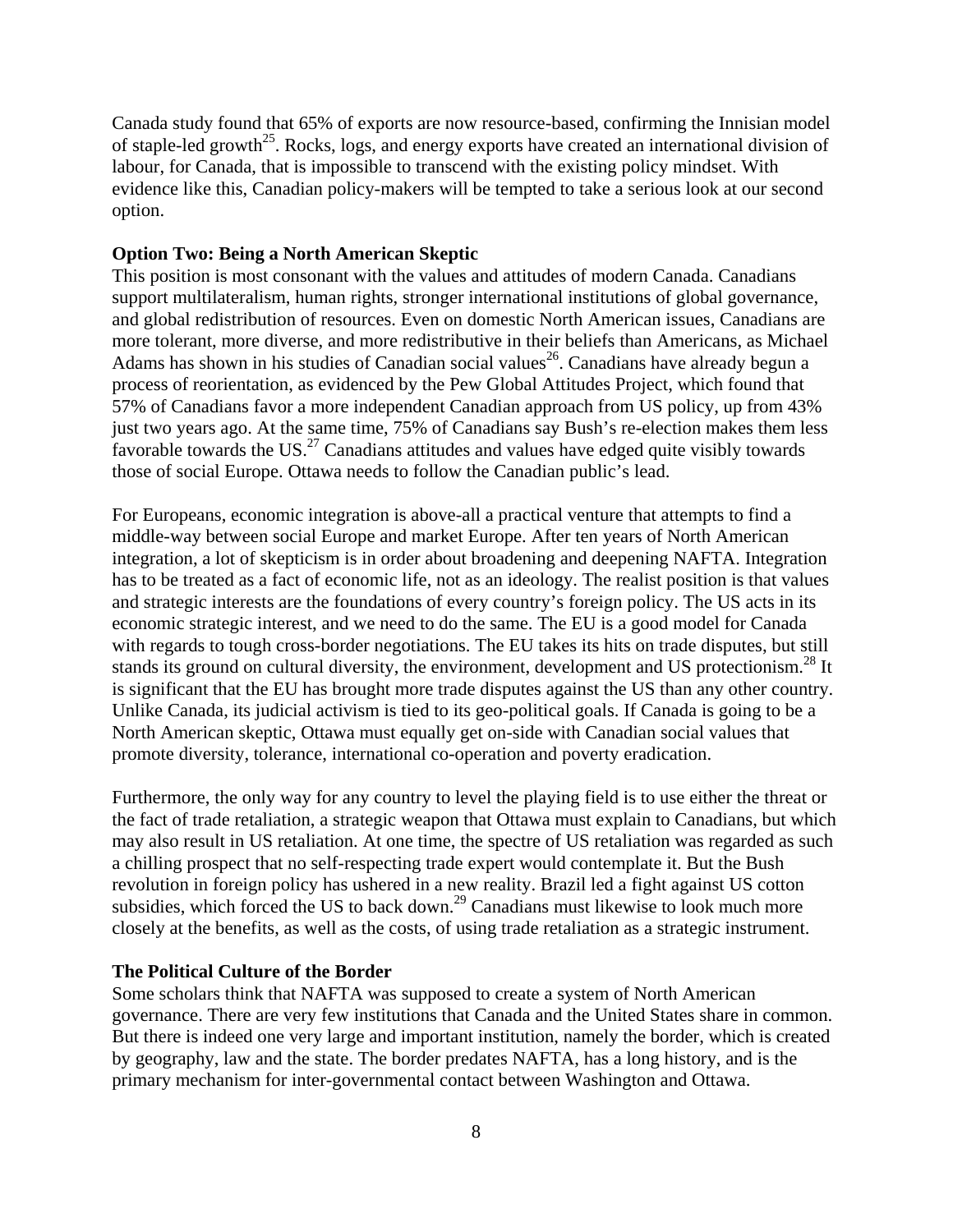In our respective political cultures, the importance attached to the border could not be more striking.Canada and the US remain worlds apart. For the US, the border is iconic. It is as significant to Americans as the flag, the constitution and the presidency. It is the embodiment of American sovereignty. It is the line in the sand for citizenship purposes delineating between Americans and aliens. Each year, US border authorities aggressively remove over 200,000 migrants, 71,000 for criminal offenses and 120,000 for non-criminal reasons.<sup>30</sup> Congress wants even tougher measures with which to remove any immigrant who breaches the tough, new and intrusive regulations. By being steadfastly unwilling to grant undocumented Mexicans amnesty, Congress is signaling that it believes, today more than ever, that the security-first border is the frontline institution for citizenship and immigration matters.

For Canadians, the border has never acquired such magisterial importance. We think of the border as open, porous, and undefended. Our idea of the border is largely a civic one. We value it because it protects Canada's programs, identity and cultural diversity. Our business elites, on the other hand, think of it as a necessary inconvenience, which they would like to dismantle. No American corporation is as anti-border as the Canadian Council of Chief Executive. How misinformed they are.

Post 9/11, the fact is that the massive daily shipment of goods continues to move easily across the border for commercial purposes – 98% of all truck traffic into the US is not inspected. Waiting times of 3 to 4 hours are considered reasonable, and these will be reduced further once new facilities are built to ease congestion at the Detroit-Windsor crossing. But for people, political refugees and immigrants, crossing the border remains a huge issue fraught with uncertainty. There are more stringent rules and many more tough custom's officials exercising their discretionary authority. This situation will not be easily regularized before it gets better.

#### **The Myth of the Borderless World**

In an era of globalization, national borders are not easily dismantled despite the fact that ideas go through them and money pours over them. Our border, as any border, is fixed by law and geography, and changed by circumstance, need and mentality. For day trips and cross-border shopping, the border doesn't appear to matter very much, but for everything else, the border has not shrunk to the size of a hobbit.

Every border has four aspects: a border is a security moat, a regulatory wall, a commercial gate and a line in the sand for citizenship. In an age of interdependency, food safety, public health standards and the movement of people across the globe, borders are more important than ever. However, borders are functional and have to be managed effectively. For example, mad cow disease has closed the Canada-US border to beef exports. In this area, our policies have been narrowly and unwisely trade-biased. We have adopted passive surveillance systems that put Canada at the mercy of the United States' \$70 billion beef industry. US authorities are going to do everything to protect their industry. Canada is not inspecting enough cattle. France instituted a 100 percent secure system primarily to protect French consumers. Their government made food safety a priority. Canada's beef industry has already lost an estimated \$7 billion due to the U.S. ban, yet Ottawa still hasn't adopted the French model to our needs?<sup>31</sup> How is it that the French government has money for this, while ours does not? Don't our producers and consumers deserve the very best?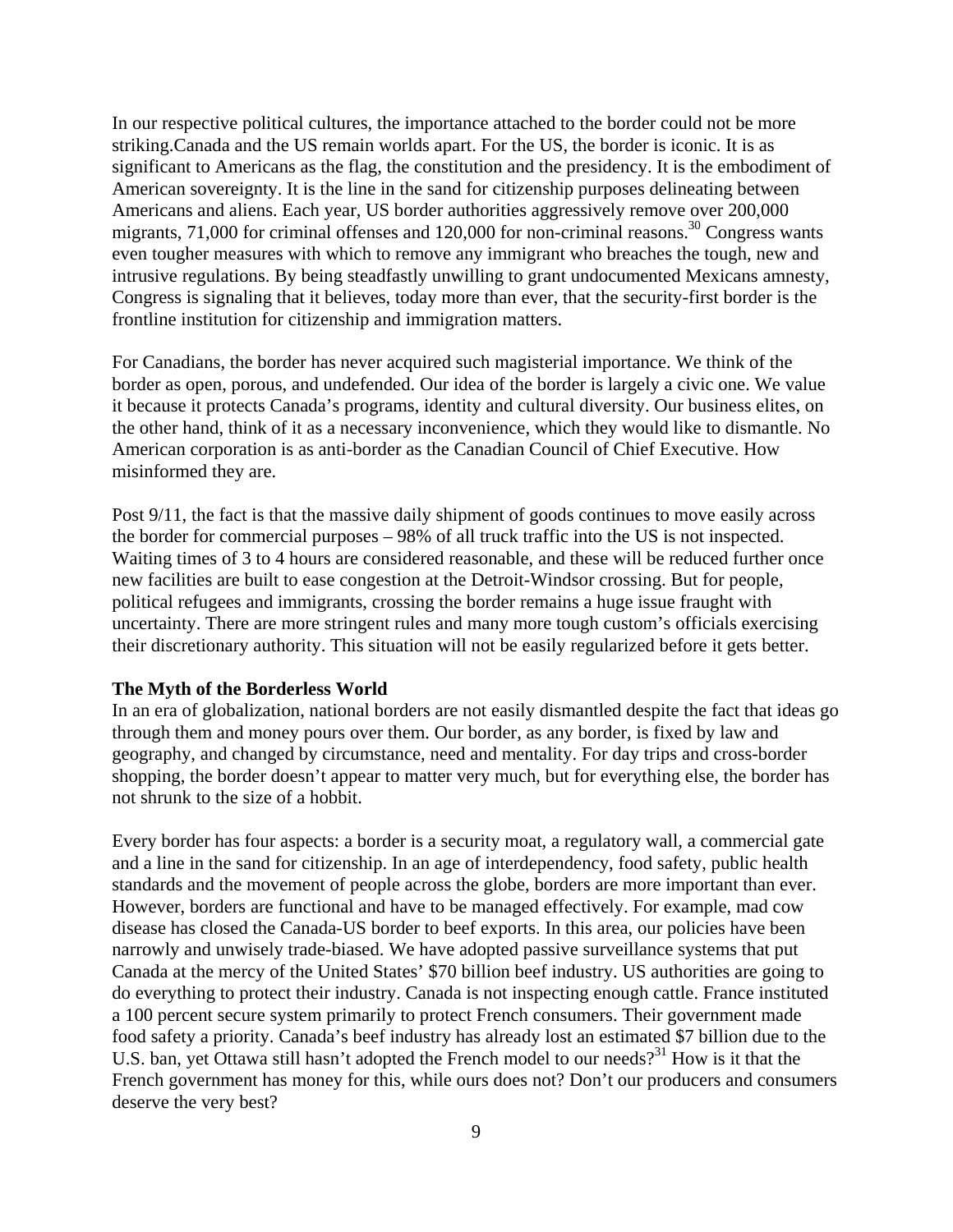But in point of fact, Canada has a food security model which has been shaped and molded by Canadian realism. We have in large part adopted the American model of science and public health safety rather than design a foolproof Canadian system, which protects our producers, our export markets and our health standards. It is bizarre in the extreme that the government is ready to spend hundreds of millions of dollars on subsidies, but not on a fool-proof inspection system. Ottawa believes mistakenly that it can strike a special deal to re-open the border, but after a year and a half, its efforts have hit a dead-end. American producer and health advocates are opposed, and have adopted a 'wait-and-see' attitude, rather than a trade compromise. They are in no rush to open the border, and this posture serves their interests very well. These are powerful constituencies that the Bush government is unlikely to ignore. So Ottawa has an opportunity to reorganize Canada's beef industry in a way that would make Canadian cattle-producers more self-reliant and in the long-haul look for markets beyond their traditional US one. This issue is far from resolved, and many more obstacles are likely to get in the way before adequate regulatory standards are in place on our side of the border. As it stands, Canadian producers will be subject to US courts and the politics of the US cattle industry, which will effectively decide American beef-policy, and in the absence of our own made-in-Canada policy, ours as well.

#### **The Post-NAFTA Border and Opposition to the Bush Doctrine**

The undefended, people-friendly, open border which Canada and the US once shared has disappeared forever. We haven't fully assimilated the fact that the US assumes that in addition to being in charge of its side of the fence, it is by implication in charge of our side as well. Unlike the NAFTA negotiations, where compromises were made and a joint text emerged at the end of the lengthy process, US security changes are a unilateral work-in-progress. Fingerprinting, retina scanning, racial profiling, and security checks are now standard practice. The EU parliament is fighting the intrusive nature of this law as a violation of EU privacy rights. They may not win the day, but they will at least force the Americans into serious negotiations. Compromises may be possible. Canada has chosen not to, opting to adapt, not to innovate, and not to be part of any strategic alliance on this issue.

In this post-NAFTA age, the broadening and deepening of North American integration is largely a dead issue. There are some die hard supporters in the business community but no uptake by the public, the media, or by the NDP, the Bloc, or large parts of the Liberal Party. There is no new consensus here, nor is there likely to be one in Washington where Congress looks not for genuine partnership but only to maximizing its trade and security advantage. The benefits from the signing of NAFTA were frontloaded, and the macro effects on jobs and exports were much smaller than predicted. Originally, 450 000 new jobs were supposed to be created by NAFTA, though in reality, free trade may have cost Canada as many as  $276\,000^{32}$ . The productivity gap between Canada and the US has widened, not shrunk. Access to the American market was supposed to lead to bigger and more competitive Canadian firms capable of competing in the American market. Instead, a record number of our biggest firms have been taken over by US companies. With tariffs close to zero, access is no longer the issue. The new threat comes from China, India, and Vietnam. Mexico, Canada and the US are losing jobs to the global south, and NAFTA is not the right strategy to address the wakeup call being sent to North American manufacturers to diversify, re-structure and re-invest in new labour-saving technologies.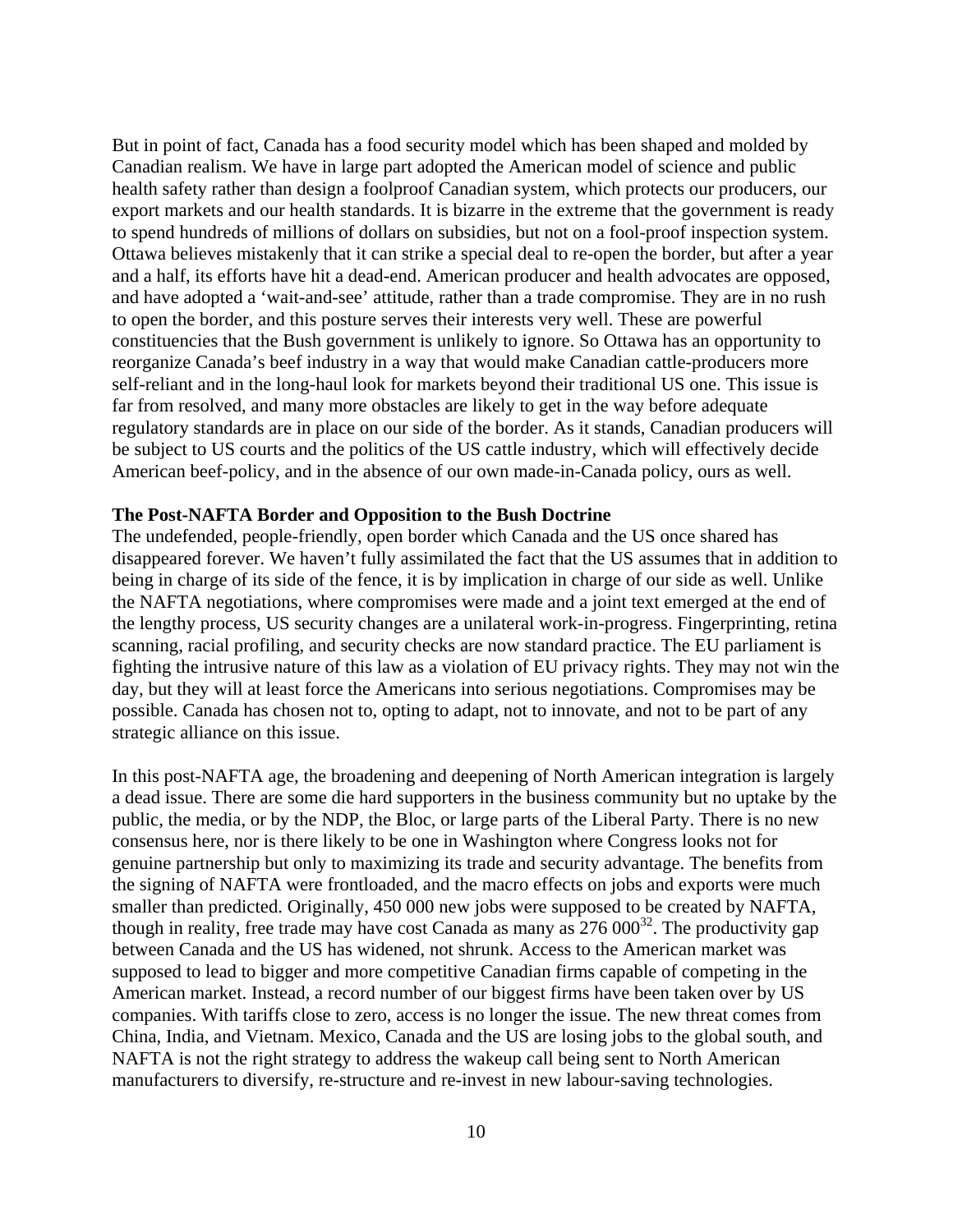One should not underestimate how opposed Canadians have been to the Bush revolution. In 2004, public opinion polling showed that over 60 percent of Canadians did not support the Bush agenda in Iraq, at the UN or on human rights<sup>33</sup>. There is now a large constituency which supports a fundamental reorientation in foreign policy; a constituency that did not exist when Trudeau toyed with the idea of a third option for Canada. Had it existed then, Trudeau may very well have engaged in a fundamental course correction. There is nothing 'romantic' about re-thinking a country's strategic goals. Trudeau wanted to strike quite a different balance between pragmatic realism on the global stage and the constraints of Cold War politics. He wanted to push the boundaries of foreign policy to more adequately reflect Canadian society.

Canadians support complimentary policies towards the Bush revolution in foreign policy, not common ones. If there is one lesson that the last period has taught, it is that parallel policies, not compliant ones, offer Canada the best safeguard against a revitalized US imperial interest. Canadians see much merit in a made-in-Canada set of policies and they do not see the utility of transnational institutions. They do not want to be locked into the US chain of command in a cross-border institution that limits Canada's autonomy to act locally and globally in support of international law and the UN system of collective security. The majority of Canadians prefer human security to homeland security on the global stage.

The current fear is that governments have gone too far in fighting terrorism, and have ignored the rule of law and human rights. Such an approach fails to strike a balance between security and core Canadian values, and for that reason it is unlikely that Canadians will moderate their views or begin to support Bush's revolution in foreign policy in the foreseeable future. It would appear that the Department of Foreign Affairs review has not made this transition.

### **North American Skepticism: What Would it Look Like**

The United States will exercise disproportionate influence in establishing the rules of the international arena on security, global governance, North American integration, and over Canadian public opinion. As a result, Canada is going to have to make an extraordinary effort in these four strategic areas.

#### **A. On Security**

Canada has stepped up to the plate, spending over \$10 billion as its contribution to improving North American security. But the reality is that there is no end in sight to US requests for Canada to do more. In fact, the 9/11 Commission found that many important American security gaps and system failures have been internal to the US, and that they haven't proceeded effectively to implement many practical on the ground changes<sup>34</sup>. In fact, American authorities are reluctant to have a 100% security-border, with the round-the-clock inspection of people and shipments which that entails, because this would undoubtedly paralyze the US economy as well as violating the privacy rights of its own citizens.

A recent study of high-level contact between Ottawa and Washington bureaucrats found that Canada has almost unlimited access to the US Office of Homeland Security at both policy and ministerial levels<sup>35</sup>. There is a danger that Ottawa policy-makers are becoming caught up in a web of circumstances that effectively restrain their options and priorities. Canada needs a strategy of frank consultation with the Bush government as well as reserving its right to follow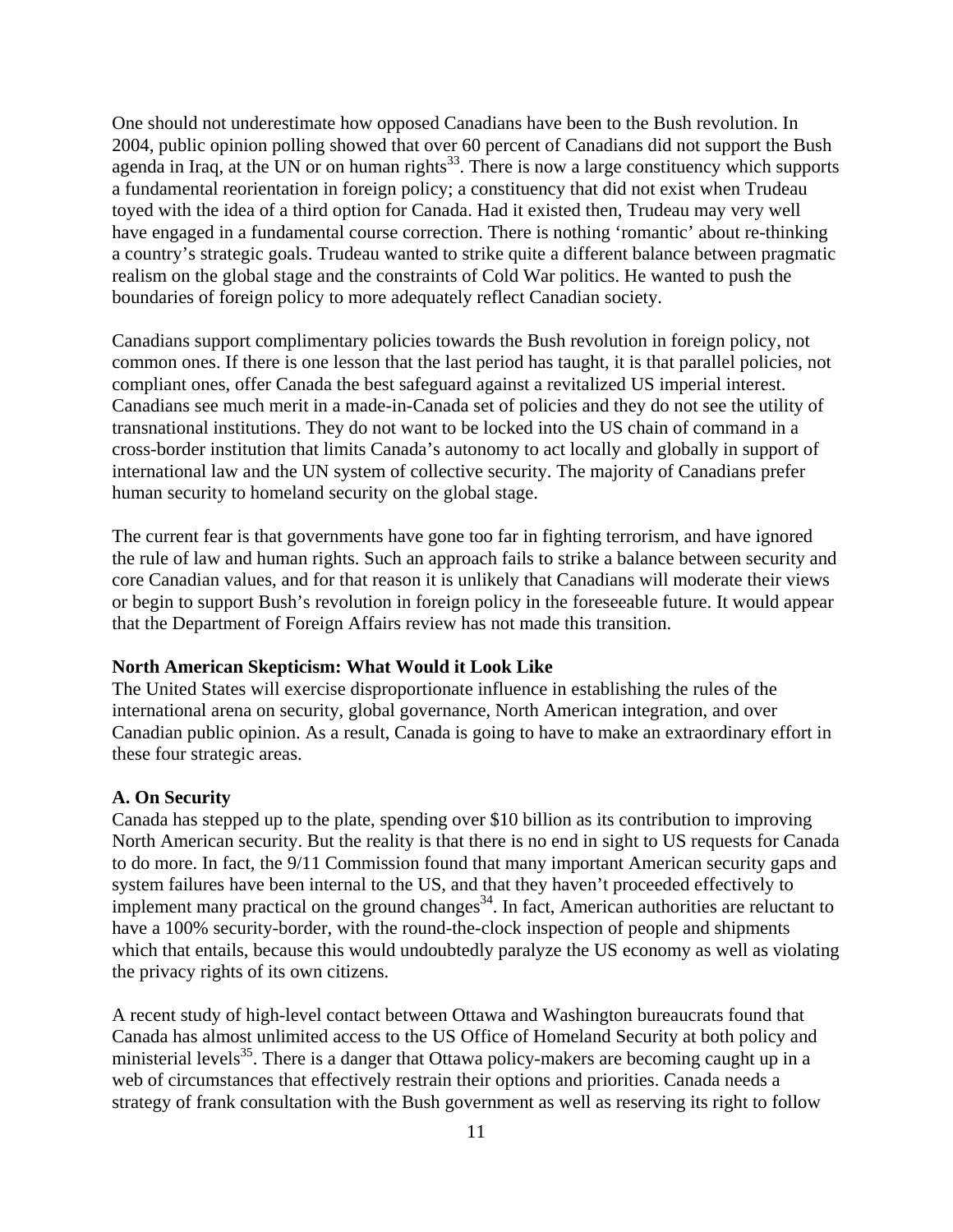an independent course of action whenever its strategic interests dictate. Paul Martin constantly repeats that Canada is an independent nation, but frequently is unable to add substance to the form.

For instance, in the areas of cross-border pharmaceuticals, the new security plan, the end of the flash-and-dash security-first border, and aid to tsunami victims, it is jolting to discover how many of Canada's initiatives are designed to create the appearance of progress. Indeed, six months after the deadly tsunami disaster in South East Asia, the Canadian government has only provided 20% of its committed aid.<sup>36</sup> While it makes sense to talk of the need for complimentary policies, too many of Canada's actual policies seem to be carefully crafted copies of the US security doctrine.

Canada has not gone so far as the Homeland and Patriot, which many US experts warn violate the  $1<sup>st</sup>$ ,  $4<sup>th</sup>$ , 5, and  $6<sup>th</sup>$  amendments. US law authorities now have unprecedented sweeping powers to search, detain, and imprison without warrants. US police have used the new security legislation to hold individuals without counsel and without charges. At the border, Muslim Canadians and South Asian Canadians continue to be stopped, harassed, and questioned in contravention of their Charter rights. The Maher Arar hearings have highlighted the complicit role of Canada's security forces in Arar's deportation, imprisonment, and torture.

Canada still does not have a sufficiently independent security policy from Washington. A security regime is not an exercise in supra-nationality; it must respect and enhance Canadian sovereignty. Canada has no interest in a common North American visa, identity card, political refugee policy or interdiction policy with the US. This mentality, which sees North American integration overshadowing every other major concern, is not viable or acceptable to the Canadian public.

So far there has been no Canadian public audit of US Homeland Security and its impact at the border and behind it on refugees, immigrants, security and commerce. Ottawa needs a comprehensive and authoritative fine-grained audit, like the one Roy Romanow conducted for Canada's health care system. We also need a full-scale debate on the political, legal and strategic impacts of US Homeland Security. Ottawa needs to get its own house in order if it expects to be effective in making its voice heard.

#### **B. On Global Governance and Human Rights,**

Canada used to be a leader in the area of global governance, but for too long has been relying on its past glories. Three decades ago, former Prime Minister Lester Pearson proposed that rich countries reserve 0.7% of their GDP to foreign aid. Despite its relatively strong economic indicators, Canada devotes a measly 0.26% of its GDP to aid, far below the 0.4% average for rich countries.<sup>37</sup> Canadian officials have set their expectations low, and have shied away from spending the political capital necessary to try and build a consensus around the 0.7% mark.

Despite what Paul Martin says, his government remains an out-rider in these areas. Ottawa continues to use a scatter-gun approach, emulating in many ways an American approach that has the resources but not the willpower to make a dent in global poverty, the single-most scourge of our time. But as a middle-power, finger-pointing at what the US or others don't do just makes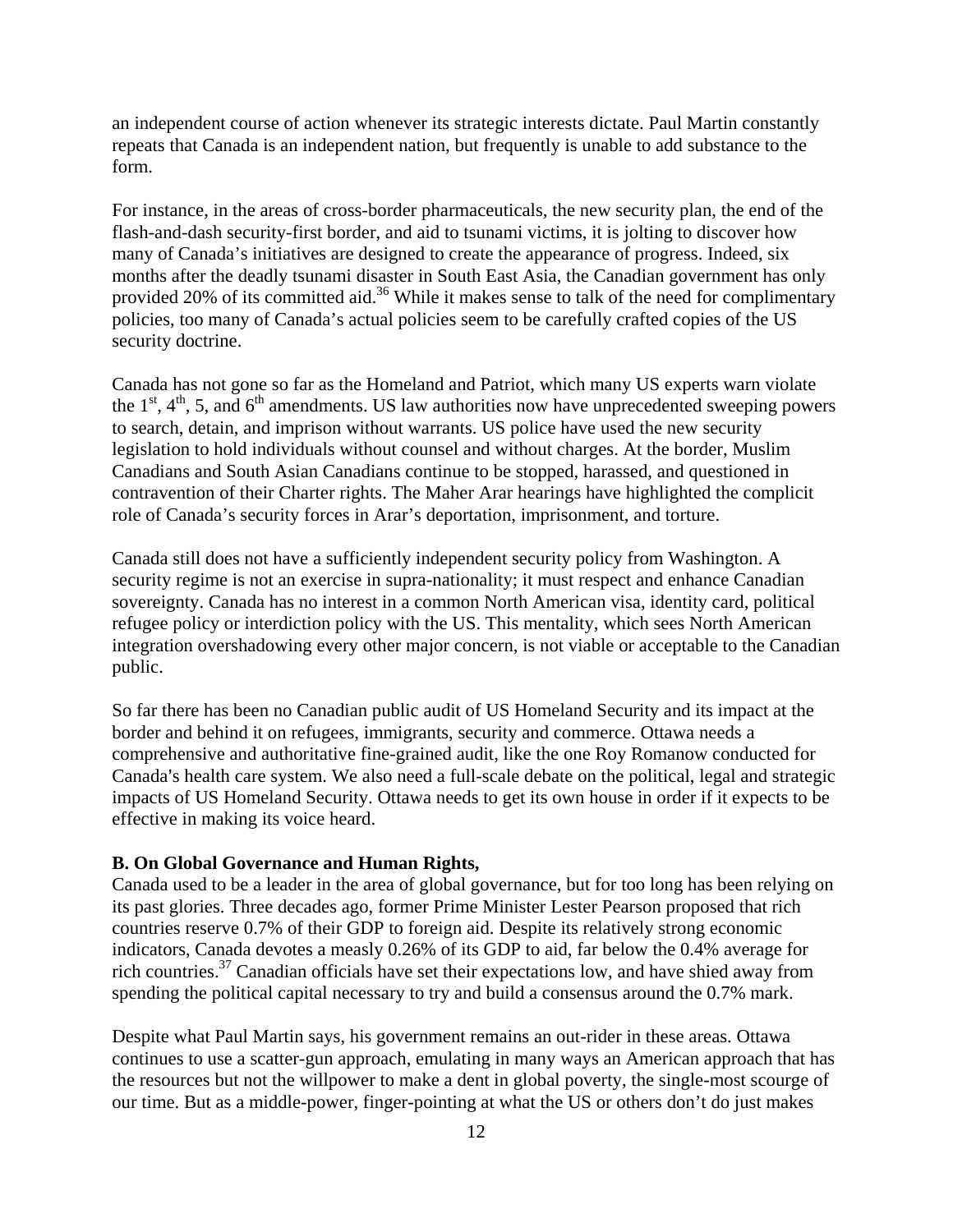Canada look hypocritical and smug.

What we can do is to set a high standard by engaging in new citizenship practices and acting on the international duty to protect those facing genocide and ethnic cleansing. Axworthy's contribution to human security and reform to the United Nations has been path-breaking and innovative. Leading up to the US war on Iraq, Canada collaborated closely with Mexico and other members of the UN Security Council, following a policy of caution and restraint, hoping to build a compromise like Pearson had done in 1956 during the Suez Crisis. Once it became clear that no UN mandate for intervention would be forthcoming, Canadians mobilized in large numbers to oppose US actions .The moral and strategic imperative is not to divorce soft power, with its emphasis on diplomacy, persuasion and compromise, from the grubby hard power of market access, economic integration and collective security. Canada's capacity to act at the global level has to make soft power as important as hard power. Washington and Ottawa are very far apart on this most basic of questions.

#### **C. North American Integration**

After a decade of North American integration, the macro-benefits of further integration are small, and whatever access has been achieved under NAFTA has already been factored in. The most authoritative studies performed by Industry Canada argue that the low Canadian dollar, rather than free trade, has been responsible for Canada's export boom to the  $US^{38}$  Far more significant is that our access to US non-resource markets is not likely to grow until Canada has a clutch of home-grown multi-national corporations who can power themselves into the US market. But for a decade, Ottawa has been hostile to the practicality and effectiveness of having an industrial strategy, and have instead preferred to let NAFTA carry the burden. The major challenge that both pro- and anti- NAFTA sides agree on is the need to shrink NAFTA's asymmetries $39$ .

Skepticism sends the message that we don't want to constitutionalize anything in any new NAFTA-plus deal that American business elites may try to sell to the Bush administration. Canada does poorly in trying to negotiate big deals because there is no certainty that US trade politics will work to Canada's advantage. The North American skeptic viewpoint accepts that most of the present trade irritants will continue because the US Congress is not prepared to change its trade laws that Doestler described in his classic study of US trade politics as "arbitrary, ad hoc, and contingent"<sup>40</sup>. A skeptical policy process recognizes that divergences exist, and instead of trying to minimize them or ignore them, tries instead to manage and exploit them in Canada's strategic interest.

#### **D. Building Strategic Alliances**

To be an effective middle-power requires Canada to build strategic alliances with the Global South and the European Union across a broad range of policy domains. When it comes to political refugees, the environment, and the provisioning of global public goods like clean water and affordable drugs, collaborating with other countries who share Canadian values and objectives is the only realistic way of advancing Canada's strategic interests.

Canada has over-invested in NAFTA, and as a result neglected its relations with the Global South. It is not an unfair comment to say that Canada failed to develop a strong relationship with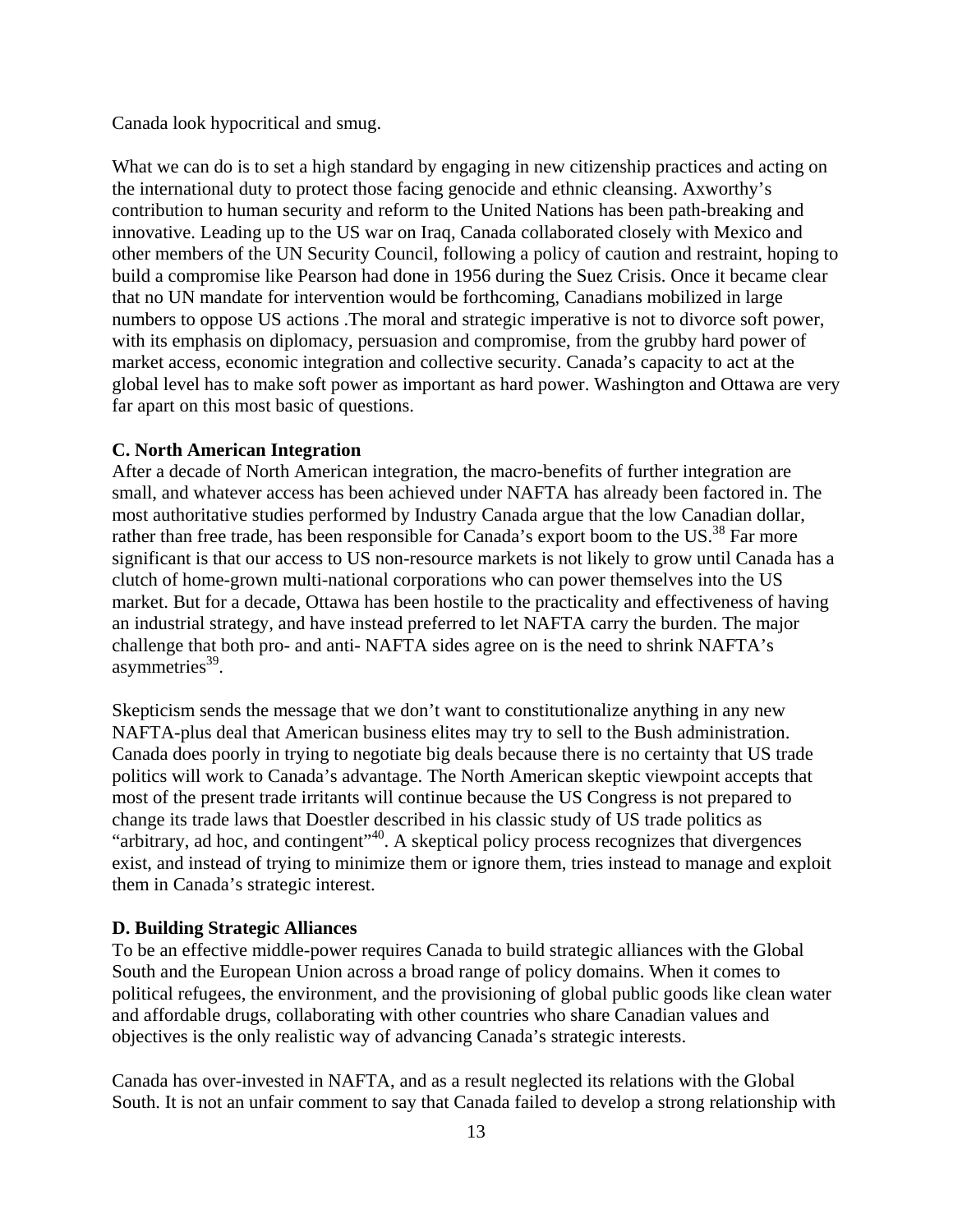Mexico, which could have been one of the primary benefits of NAFTA. After a decade of NAFTA, Canadian officialdom (as well as Mexican policy-makers) has very little idea of what relations between an emerging industrial nation and an established one looks like. Only 0.5% of Canada's exports are destined for Mexico. Civil society links are numerous and diverse, and there is much that needs to be done to make them more robust. Over 10 000 Mexican students now pursue higher education in Canada, but much more could be done. For example, immigration from Mexico to Canada is smallish, and could be encouraged. Canada could do much by the way of developmental and other kinds of exchanges with its southern-most NAFTA partner. Unless there is a large Mexican-Canadian resident community, it is unlikely that Mexican-Canadian relations will broaden or deepen in the foreseeable future. Mexico is symbolic of the need for strategic alliances with countries from the Global South. With 85% of our exports destined for the American market, and with the highest level of integration of any G7 member, Canada's relationship with Washington consumes all of the policy oxygen and energy of the Ottawa establishment.<sup>41</sup>

#### **The Soft Power of Canadian Public Opinion**

So the question is: how do we acquire the will-power and conceptual tools to become effective conflict managers when Canadian and US policies are likely to go their separate ways? Today, what Joseph Nye has called 'the soft power of public opinion' is more critical than ever to Canadian foreign policy goals and practices. If Ottawa expects to chart its own course in the age of the smart citizen and critical, informed counter-publics, public opinion with all its surprises has to be kept on side, consulted and mobilized<sup>42</sup>. Ottawa cannot change the path of the Bush revolution in foreign policy but on missile defence, peace-keeping, protection of Canadian citizens, agricultural subsidies at the WTO, and global governance Canada needs to build leverage and acquire voice.

Kissinger was prescient when he wrote that 'foreign policy is domestic policy'<sup>43</sup>, and if this is true for the US, it doubly applies to Canada, a country in which social diversity and multiculturalism define our national identity and are the strategic interests that must be nurtured and protected $44$ .

If Ottawa expects to be a more effective actor globally, it needs to connect with the Canadian public in ways that it has not chosen to do. Increasingly, foreign policy will have to reflect the social values of Canadian society, rather than, as in the past, the special interests of business elites. In a prescient article in the Globe and Mail, Gordon Pitts recently argued that the Canadian Council of Chief Executives has declined in influence in Ottawa partly due to its support for outdated and economically deterministic set of policies<sup>45</sup>. At present, Ottawa is caught somewhere between denial and taking responsibility, and it is still banging off of every change coming out of Washington. Managing conflict will require a lot of focus and smarts from Canada's policy elites. The Martin government must now accept that Canadian foreign policy has to constantly change, adapt and innovate in this very charged global policy environment.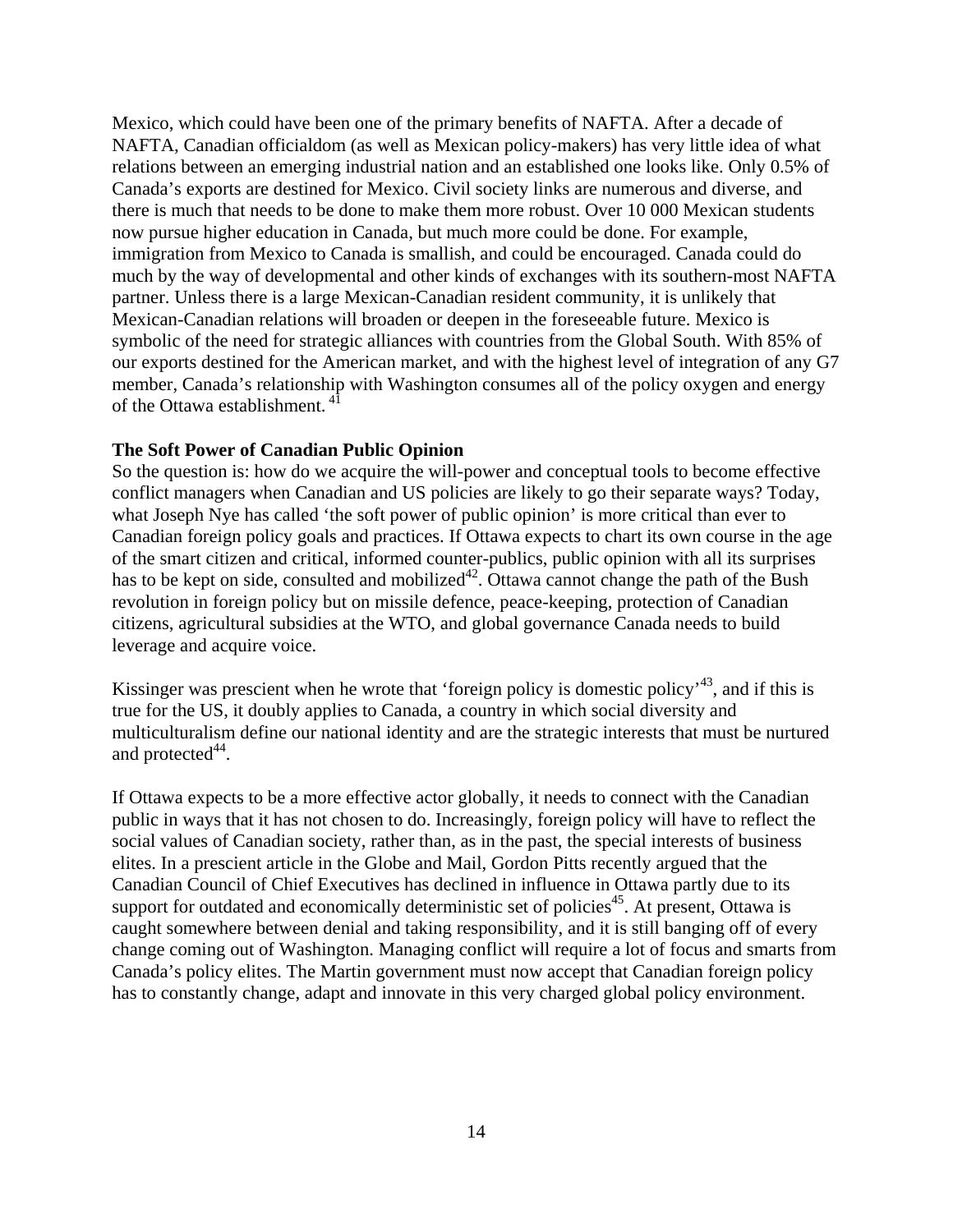<sup>2</sup> Robert Kagan. <u>Of Paradise and Power: America and Europe in the New Wolrd Order.</u> New York: Knopf, 2003.

<sup>3</sup> According to the Pew Global Attitudes Project, 59% of Canadians still hold "favorable opinions" of the US, a number significantly higher than any other G7 country, despite being lower than the 71% who held favorable opinions in 1999/2000. http://pewglobal.org/reports/display.php?ReportID=247 4

<sup>4</sup> Lawrence Martin. The Presidents and the Prime Ministers: Washington and Ottawa Face to Face: The myth of bilateral bliss, 1867-1982. Toronto: Doubleday Canada, 1982.

 $<sup>5</sup>$  Henry David Thoreau. "Nothing makes the earth seem so spacious as to have friends at a distance; they make the</sup> latitudes and longitudes'. In a letter from Thoreau to Lidian Emerson, May 22, 1843.

<sup>6</sup> see The Canadian Institute of International Affairs' first annual John W. Holmes issue on Canadian foreign policy. International Journal. Vol LIX, no 4, autumn 2004.

Benjamin Barber. Jihad Vs McWorld. New York: Ballantine, 1996.

 $\overline{a}$ 

<sup>8</sup> for a full-text version of the Homeland Security Act and the Patriot Act, respectively see

http://www.whitehouse.gov/deptofhomeland/bill/index.html and http://www.fincen.gov/hr3162.pdf see Daniel Drache. Borders Matter. Halifax: Fernwood, 2004.

<sup>10</sup> Quoted in Between Friends. National Film Board, 1976. However, Canada's arguably greatest folk singer Stan Rogers came much closer to the truth in his classic song "Northwest Passage". Canada has always been socially constructed, a fact that Rogers captures in his haunting lyric "tracing one warm line through a land so wild and savage... I think upon Mackenzie, David Thompson and the rest who cracked the mountain ramparts and did show a path for me"<sup>10</sup>.

<sup>11</sup> See Samuel Huntington's comments on Mexican amnesty in the article "The Hispanic Challenge" from Foreign Policy. March/April 2004. and John Micklethwait. The Right Nation: Conservative Power in America. New York: Penguin Press, 2004.

<sup>12</sup> Congressional Record: November 6, 2001 (House), Page H7841-H7846. From the Congressional Record Online via GPO Access http://wais.access.gpo.gov

<sup>13</sup> Introduced most recently on  $3/8/2005$ . H.R.1146 http://thomas.loc.gov

<sup>14</sup> see "Dispute Settlement". International Trade Canada. "Trade Negociations and Agreements: Dispute Settlement". www.dfait-maeci.gc.ca/tna-nac/dispute-en.asp and NAFTA Secretariat. "Dispute Settlement: Decisions and Reports". www.nafta-sec-alena.org/DefaultSite/index\_e.aspx?DetailID=76

<sup>15</sup> see Derek H. Burney. "Foreign Policy: More Coherence, Less Pretense". The Simon Reisman Lecture in International Trade Policy. Ottawa: 14<sup>th</sup> March, 2005. Allan Gotlieb. Romanticism and Realism in Canada's Foreign Policy. 13<sup>th</sup> Annual C.D. Howe Benefactors Lecture. November 2004. available at:

http://www.irpp.org/po/archive/feb05/gotlieb.pdf<br>Jennifer Welsh. At Home in the World: Canada's Global Vision for the 21<sup>st</sup> Century. Toronto: HarperCollins, 2004. <sup>16</sup> Allan Gotlieb. "A North American Community of Law". Speech to the Borderlines Conference at the Woodrow Wilson International Center for Scholars. February 27<sup>th</sup> 2005.

http://www.borderlines.ca/washington/speech\_alangotlieb.phtml

<sup>17</sup> Gordon Ritchie. "Who's afraid of NAFTA's bite? Not the U.S., whose dogged attacks on softwood lumber undermine trade agreements". Globe and Mail. February 15<sup>th</sup> 2005. Page A21.<br><sup>18</sup> For a highly critical analysis of NAFTA, see Stephen Clarkson. <u>Uncle Sam and us: Globalization</u>,

neoconservatism, and the Canadian state. Toronto: University of Toronto Press, 2002.

<sup>19</sup> see Paul Heinbecker's article "Multilateral cooperation and peace and security" in The Canadian Institute of International Affairs' first annual John W. Holmes issue on Canadian foreign policy. and Andrew F. Cooper. Canadian Foreign Policy: Old Habits and New Directions. Scarborough: Prentice Hall, 1997.<br><sup>20</sup> For example, see Canadian Foundation for the Americas Chair John W. Graham's speech "Canada, Latin America

and the Caribbean: What sort of amigo are we?" Speech delivered to the Canadian Institute for International Affairs.<br>December  $9<sup>th</sup>$ , 2004. http://www.focal.ca/pdf/speechCIIA JWG.pdf

<sup>21</sup> See "Building a North American Community". A Report of the Independent Task Force on North America.

<sup>\*</sup> Please address any correspondence or comments to drache@yorku.ca. Special thanks to Blake Evans for his meticulous assistance and many valuable suggestions in preparing this text.

<sup>&</sup>lt;sup>1</sup> For an insightful examination of the Bush revolution in foreign policy, see: Ivo H. Daalder and James M. Lindsay. America Unbound: The Bush Revolution in Foreign Policy. Brookings Institute Press, 2003. For a less optimistic take, see: Clyde Prestowitz. Rogue Nation: American Unilateralism and the Failure of Good Intentions. New York: Basic Books, 2003.